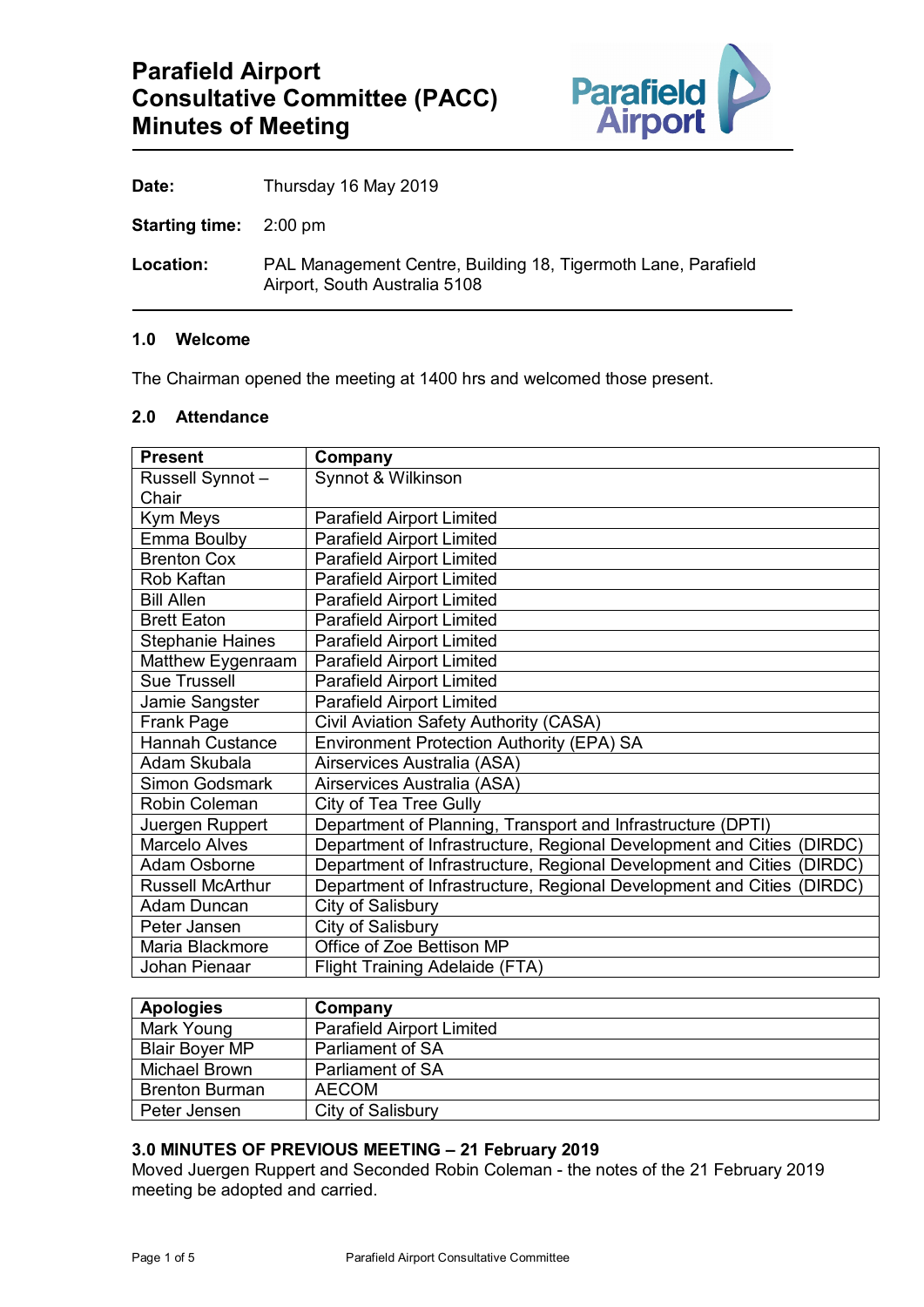# **4.0 CORRESPONDENCE**

# **4.1 Correspondence In:**

- − Reports
- − Email from a Committee Member regarding the Masters Building site
- − Letter from the Federal Member for Makin (Mr Tony Zappia)
- − Email received from a member of the public regarding various issues including lead in aviation fuel

# **4.2 Correspondence Out:**

- − Reports, Previous Minutes and Agenda
- − Letter to residents PFAS Investigation Results Parafield Airport Off Airport Results

# **5.0 ACTION ITEMS**

# **5.1 Update Report on PFAS Monitoring Program Results**

The PFAS results were sent to all members and a letter was sent to residents included in the survey. The Airport hosted a PFAS Committee drop-in session on 9<sup>th</sup> April and had 1 attendee. Additional sampling will be conducted to follow up an unexplained result found in the data.

# **5.2 The Commonwealth Department - Sun-Setting Regulations**

This item is progressing and has been deferred to 2021. Further policy work will be conducted and the date is currently unknown for consultation.

# **5.3 Fly Friendly Program**

Please refer 6.5

# **6.0 AIRPORT UPDATE**

**6.1 Parafield Airport Limited (PAL) Report –** The report was tabled and taken as read.

**6.2 Property and Development and Land Use Report –** The report was tabled and the following was noted: Discussions continue with the Home Consortium Group (HCG) and PAL's Lessee regarding the potential re-purposing of the building and change of use to allow the building to be multi-tenant occupied.

HCG has proposed a number of joint users for the building and PAL is working through each application with particular reference to the uses set down in the 2017 Master Plan and the terms of the relevant ground lease.

PAL is hopeful that agreement can be reached on the various options proposed over the next 3-6 months which would then enable detailed plans for the sub division of the building to be considered and if appropriate, approved so that upgrade works can commence.

**6.3 Environment Report –** The report was tabled and taken as read.

**6.4 Planning Co-ordination Forum (PCF) Report –** No report tabled as the PCF meeting had been rescheduled until after this PACC meeting. A copy of the PCF minutes is attached as the Forum met after this Committee.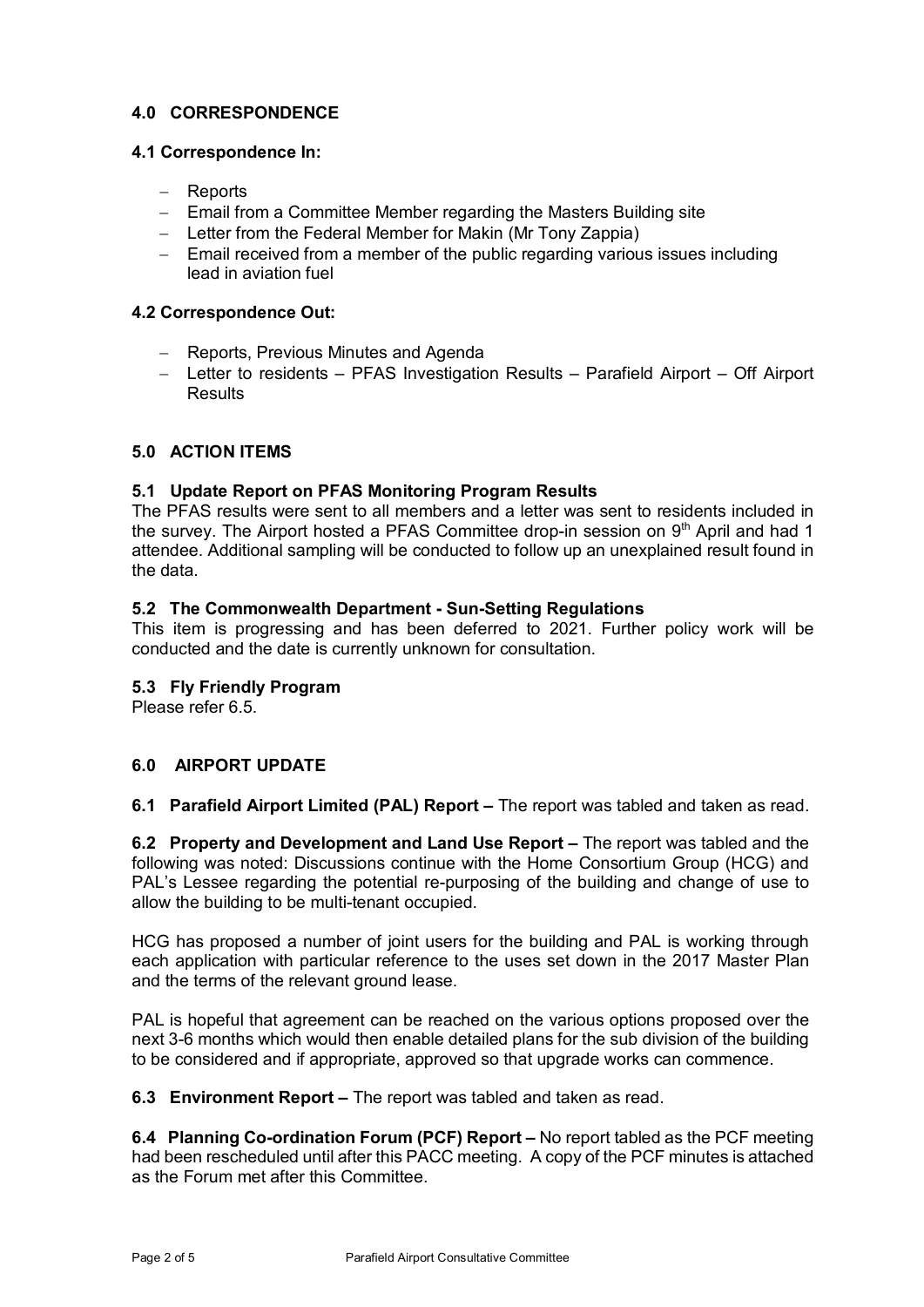**6.5 Technical Working Group (PATWG) –** A number of issues were discussed at the last meeting including the replacement of the Control Tower roof and various Airport issues. It was noted that a Ground Running complaint was received and investigated and addressed. The Airport will reconfirm the Ground Running Policy so all airport users are aware of their responsibilities. A request was made to review the Fly Friendly Policy regarding circuits and alternating runways. It was noted that the start and finish times of the policy should be reviewed. The Chair noted that he welcomed suggestions to include in a review.

A question was asked as to why flight circuits aren't bigger/ wider. It was noted that 500ft is the lowest the aircraft can fly (not including landing or take off). It was noted that complaints received through CASA are hard to investigate without a registration number. If the pilots don't follow CASA rules then they are fined or a warning will be sent either to the pilots or the owners.

PAL agreed to conduct a review of all data sets collected regarding movement numbers. This will be a lengthy process, but an important process, one that the ANO has expressed an interest in across the country.

A thank you was provided to FTA and ASA for making the Anzac Day celebrations aircraft free.

# **7.0 COMMUNITY AND AIRPORT AGENCY UPDATE**

**7.1 Federal Department of Infrastructure, Regional Development and Cities (DIRDC) Report –** The Department are currently in Caretaker mode. A new Airports Branch General Manager has been announced – Anne Redman. The NASG met on 12 March and the key focus was Safeguarding guidelines. The Final Productivity Commission report will be available at the end of June.

**7.2 State Department of Planning, Transport and Infrastructure Report –** As noted in previous meetings, the State Department are having a planning reform and revamping the planning system as a staged approach.

**7.3 Airservices Australia (ASA) Report –** NCIS received contact from 64 complainants, an increase from 24 complainants in quarter four 2018. 40 of these complainants had not contacted the NCIS previously. As the weather has been perfect, lots more flying has occurred which can lead to more complaints. PAL was featured on a Today/Tonight episode, a question was asked if more complaints were received after the showed aired. It was noted that PAL received positive/ supportive responses after the episode.

A detailed Airservices online noise reporting can be accessed here [http://www.airservicesaustralia.com/publications/noise-reports/noise-reports/.](http://www.airservicesaustralia.com/publications/noise-reports/noise-reports/)

The method to lodge a complaint or make an enquiry about aircraft noise or operations with Airservices Noise Complaints and Information Service (NCIS) were noted:

- directly via [WebTrak](http://www.airservicesaustralia.com/aircraftnoise/webtrak/) [www.airservicesaustralia.com/aircraftnoise/webtrak/](http://www.airservicesaustralia.com/aircraftnoise/webtrak/)<br>■ using Airservices online form using Airservices **[online form](https://complaints.bksv.com/asa)** –
- [www.airservicesaustralia.com/aircraftnoise/about-making-a-complaint/how-to](http://www.airservicesaustralia.com/aircraftnoise/about-making-a-complaint/how-to-make-a-complaint/)[make-a-complaint/](http://www.airservicesaustralia.com/aircraftnoise/about-making-a-complaint/how-to-make-a-complaint/)
- **by calling** 1800 802 584 (freecall). The hotline is staffed Monday to Friday, excluding public holidays, from 9 am-5 pm Sydney time.
- by **fax** (02) 9556 6641 or
- by **mail** Noise Complaints and Information Service PO Box 211, Mascot NSW 1460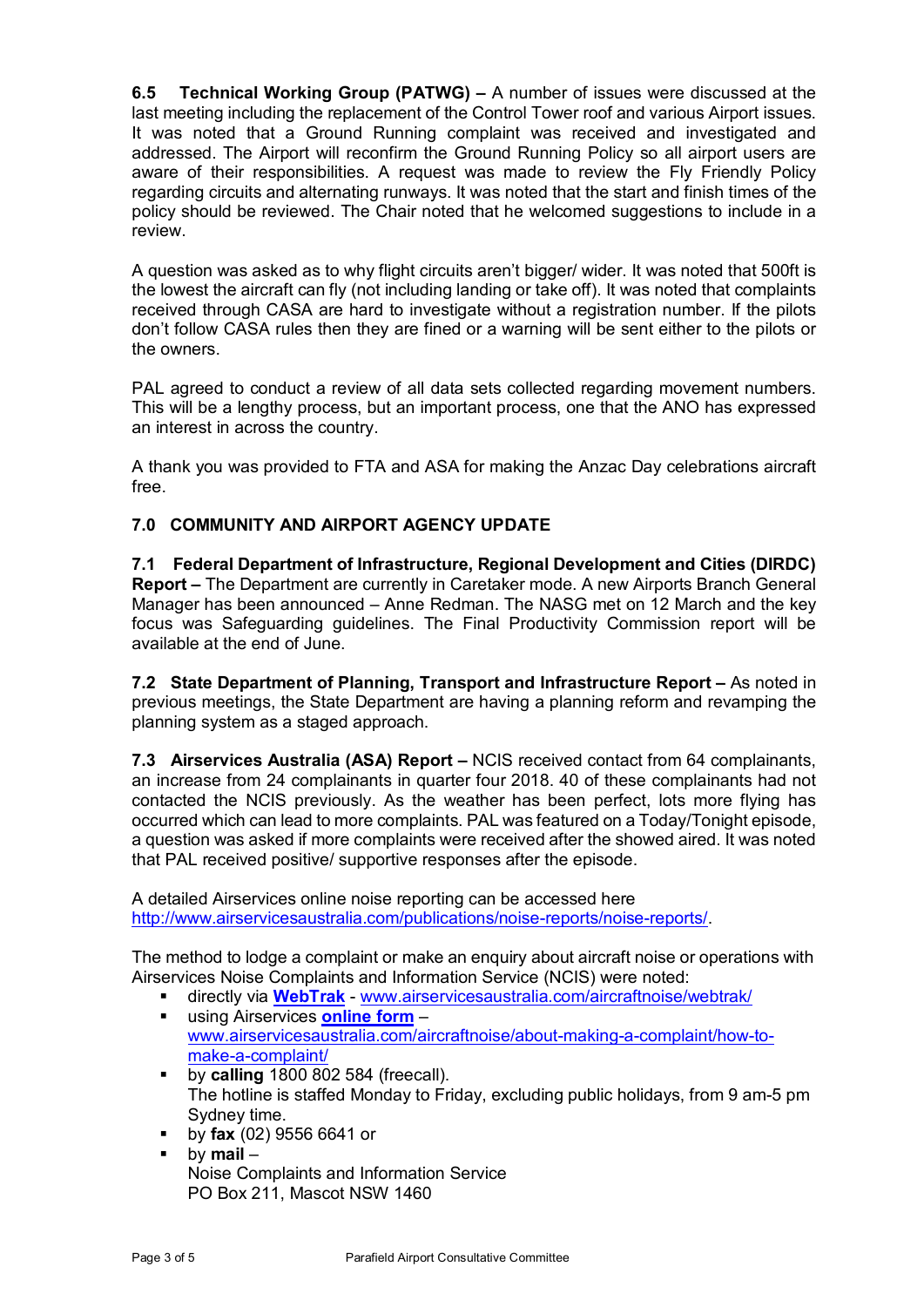**7.4 Aircraft Noise Ombudsman Report –** The ANO reported that during the first quarter of the year they received an unusually high number of complaints from individuals in the community surrounding Parafield Airport (seven complaints received in the quarter compared to a total of six in the previous calendar year).

The ANO's role is to review Airservices Australia's handling of aircraft noise complaints, the key concern expressed was that approaches to Airservices had not led to any reductions in the noise impacts experienced from circuit training at the airport.

The ANO's investigations found that Airservices is generally responding with clear explanations about how aircraft operate at Parafield Airport, where these operations occur in relation to the complainant's home, what the regulatory framework is and the limits of Airservices' role. Airservices provides an honest assessment of when it is unable to pursue any improvement to reduce the noise impacts that the complainant is experiencing. The ANO's view is that every complaint should be taken seriously and each practical and feasible opportunity for improvement should be pursued. However, unfortunately, there are not always feasible options available for Airservices to change the way aircraft operate around a pre-established airfield.

**7.5 Flight Training Adelaide (FTA) Uni SA Aviation Academy Report –** FTA currently have more students than they had last year which means more flying. FTA noted they want to move some students from the flying school out of Parafield Airport to help reduce the noise issue within the Community. A lengthy discussion was held around other possible locations for relocation and the work on this issue that's been undertaken by FTA.

A question was asked if the flying hours could be reduced but it was noted that if there are constraints on flying hours, then the circuits would become more congested and potentially become a safety issue.

A question was asked if electric aircraft could be incorporated. It was noted that the technology isn't there yet but if it was efficient and cost effective then it's a possibility, however, there are no commercially-available electric aircraft capable of repetitive circuit training available in the market as yet.

**7.6 City of Salisbury –** The following was noted: The Water Harvesting Scheme Update 2018/19 – as at 30 April 2019. 477ML of recycled stormwater has been provided from the Parafield ASR scheme to community and commercial customers across Salisbury so far this financial year. In the period 1 July 2018 to 30 April 2019, Salisbury Water has treated and injected 280ML at Parafield Airport.

Council will be commencing work on the next stages of the shared-use path on the airport western boundary in July.

**7.7 City of Tea Tree Gully –** It was noted that the Council has passed a Drone Policy and a letter must be sent to CEO of the council requesting permission to operate drones within Council boundaries.

# **8.0 OTHER / NEW BUISNESS –**

A Committee member asked if names of Committee Members were attributed to statements in the PACC minutes. It was noted that this was generally not the case unless the identification of the individual was impacted.

A complaint was passed on to the Committee from the City of Salisbury regarding continual noise from aircraft on Thursday 11 April which started at 8am at very regular intervals. It was noted the Chair would investigate and lodge the complaint with ASA.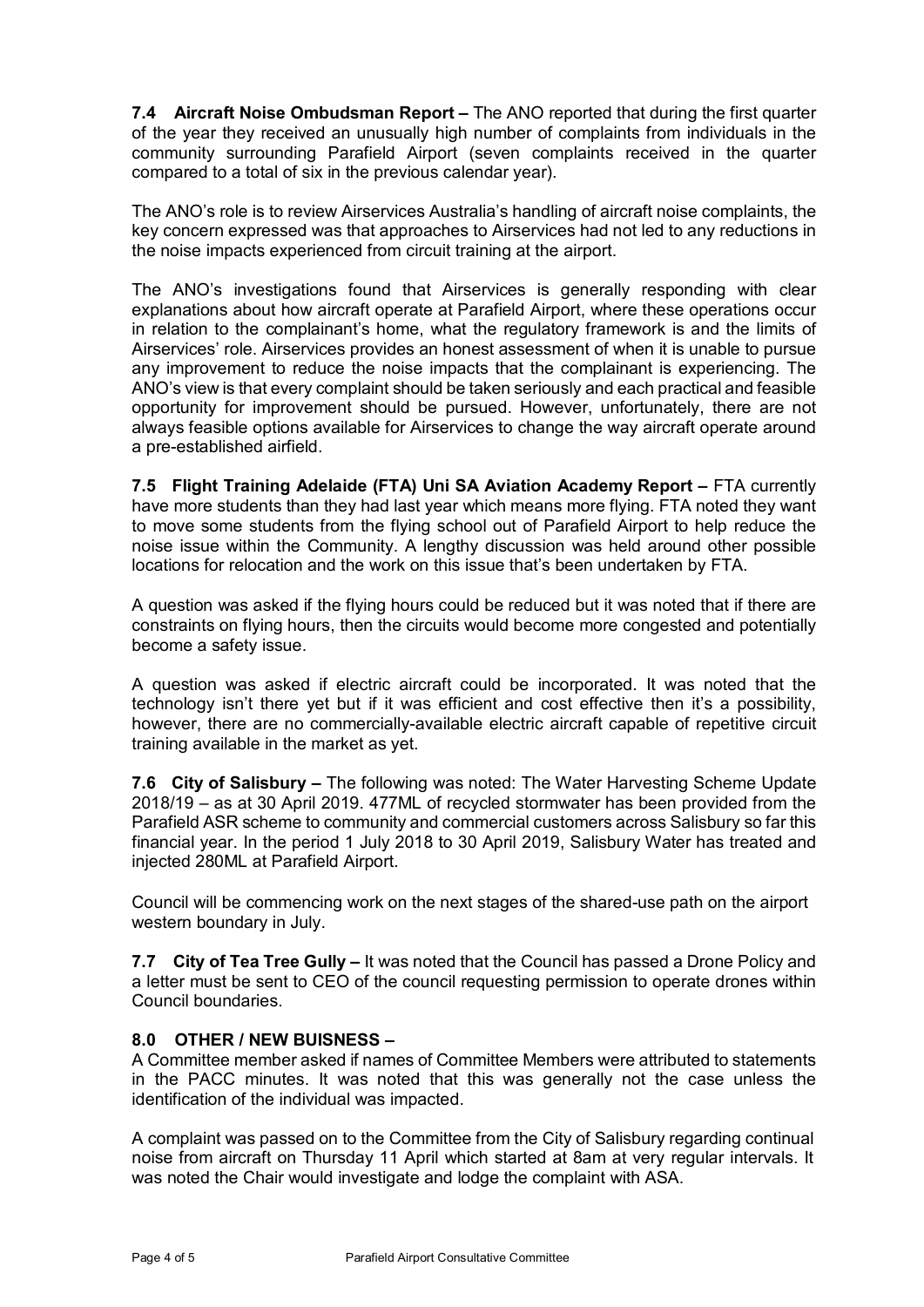### **9.0 PRESENTATIONS**

### **9.1 PFAS Update**

Referred to next meeting.

# **10.0 ACTION ITEMS FOR NEXT MEETING**

- **10.1 Update Report on PFAS Monitoring Program Results**
- **10.2 The Departmental Review of Sun-Setting regulations Update** ongoing item.
- **10.3 Fly Friendly Program Report**
- **10.4 Noise complaint received via City of Salisbury**

**Date of Next Meeting** – Thursday 15 August 2019

**Meeting Closed** – 3:00pm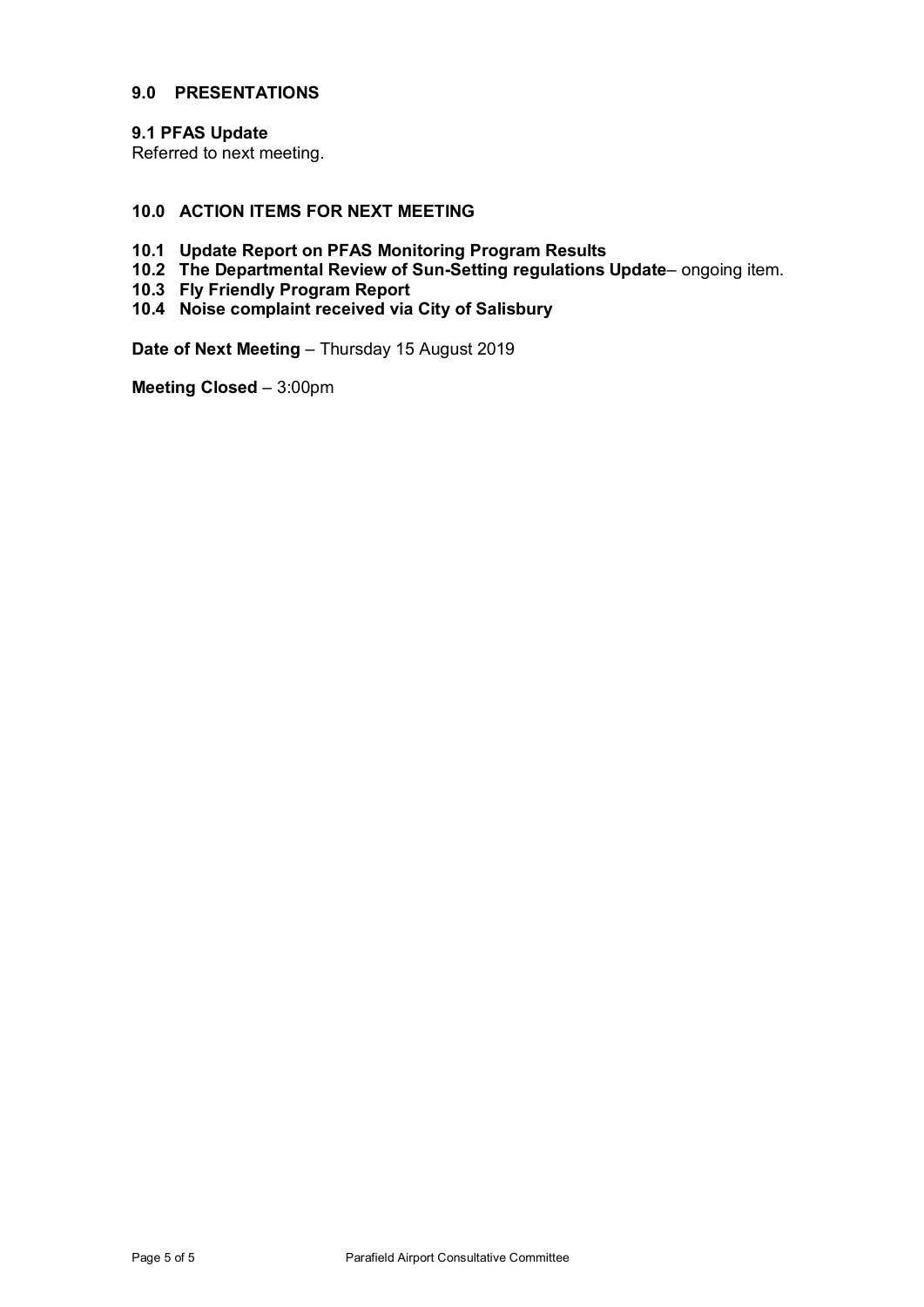

AECOM Australia Pty Ltd Level 28 91 King William Street Adelaide SA 5000 Australia www.aecom.com

# Memorandum

| To      | <b>Russell Synnot, Chair, AACC Consultative Committee</b>                                       | Page                |  |
|---------|-------------------------------------------------------------------------------------------------|---------------------|--|
| CC      | Brenton Cox, Kym Meys, Jenny Harris, Nicole Seery                                               |                     |  |
| Subject | Adelaide & Parafield Airports Planning Coordination Forum - 17 May 2019<br><b>Meeting Notes</b> |                     |  |
| From    | <b>Brenton Burman</b>                                                                           |                     |  |
|         |                                                                                                 | Date<br>5 June 2019 |  |

The Planning Coordination Forum (PCF) was held on Friday 17 May 2019.

The following is a summary of the meeting.

#### **Planning Reforms and State Planning Policy**

Alex McKenzie, Unit Manager – Planning Reforms with DPTI provided a presentation on the Planning Reforms and the new Planning & Design Code (with a focus on its implications to airport operations).

The presentation is attached to the meeting notes.

The presentation covered the following:

- Code basics and Code framework
- Phased implementation with Greater Adelaide Councils scheduled to be introduced in mid-2020
- State Planning Policy 11 (Strategic Transport Infrastructure) seeks Code policy to provide guidance on NASF Guidelines and ensure, where relevant, that these are reflected in the Code
- A number of policy papers have been prepared and released for consultation forming a 'blueprint' to the Code. The *Integrated Movement Systems* policy paper is key to airports and airport safeguarding
- Assessment triggers being considered by the State Planning Commission include:
	- Implementing proposed overlays addressing airport building height and OLS requirements, with referral to AAL for direction retained and transitioned to the Code Overlay for development exceeding the OLS
	- Translating the ANEF into a Code Overlay mapping to identify areas impacted by aircraft noise and using Practice Directions and Practice Guidelines to reference the Australian Standard AS 2012:2015 Acoustic – Aircraft Noise Intrusion
	- ⎯ Updating the 'Building near Airfields' module to reflect the NASF Guidelines
- Dealing with Public Safety Areas will need further consideration by the State Planning Commission

It was agreed that DPTI would facilitate an Airport Policy Forum in Q3 2019 to inform the finalisation of the Planning Code. This would include representatives the State Planning Commission, AAL, CASA, Airservices, key councils, DPTI, Defence and DIRDC. The PCF members will be kept informed of this working session.

#### **Adelaide Airport Master Plan 2019**

Kym Meys provided an update to the PCF on the Adelaide Airport Master Plan 2019.

The presentation covered:

- Update of progress of the preparation of the Master Plan
- Update on ground transport plans for the airport

h:\aecom projects\adelaide airport\planning coordination forum\2019 - may forum\notes from adelaide & parafield airports planning coordination forum - 17 may 2019.docx